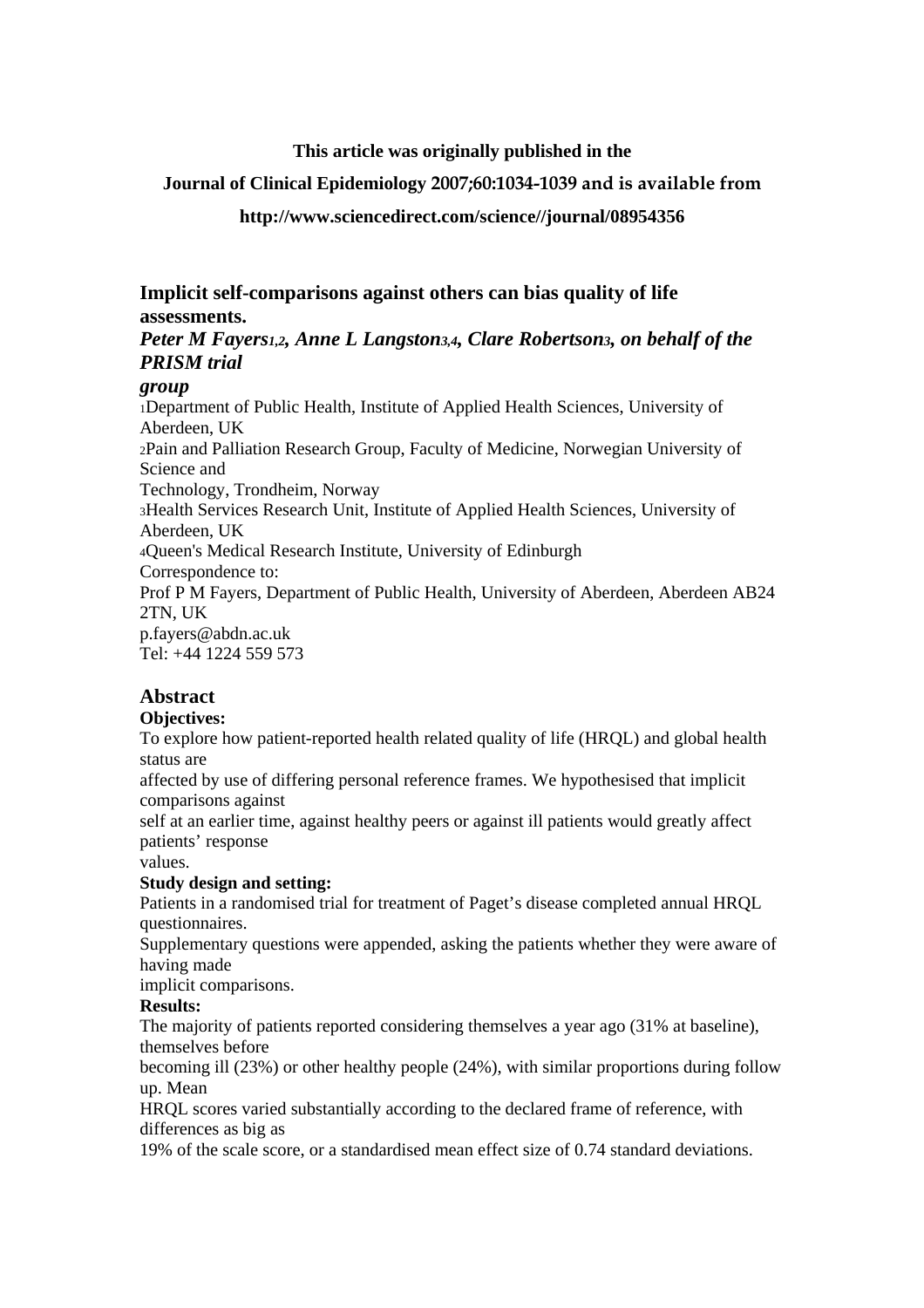### **Conclusion:**

Reported reference frames were associated with effects of similar magnitude to the differences in HRQL

that are regarded as clinically important. This may be of particular concern in trials that randomise

patients to management in different settings, such as treatment at home / in hospital, or surgery /

chemotherapy, and might bias or obscure HRQL differences.

## **Introduction**

Patient-completed global questions about "overall health" and "overall quality of life" (health-related quality of life, HRQL) have been reported to be important prognostic indicators in advanced cancer, and are good predictors of survival [1,2], and similar results have been observed both for HRQL and for self-rated health in many other serious illnesses [3, 4]. Furthermore, as Fayers and Sprangers noted [5], these results are curiously robust across a wide range of seemingly vague and non-specific questions. Thus it is not at all clear what patients have in mind when they respond to such questions as "What is your overall quality of life during the past week?" Indeed, this seemingly simple question begs the query: "Compared to what?" Fayers and Sprangers speculated that patients might employ different frames of reference, resulting in responses that are derived from implicit comparisons with various peer groups or against themselves at some previous time. Comparison groups that patients may have in mind include: healthy people, such as friends or family; other patients ("Compared to all those other very ill patients I see at the clinic, I'm doing very well"); themselves prior to their illness; or themselves at some other previous time such as a year or more ago. The aims of this study were to explore whether patients use identifiable frames of reference, and the impact these might have on responses to questions about well-being or quality of life. We hypothesised that most patients would consciously have in mind one (or more) reference frames, and that these could be elicited by questioning. Identifying these implicit comparisons is important because the response levels are likely to be affected by the particular comparisons used by each patient. We postulated that ill patients who are comparing themselves against a peer group comprising healthy friends would report a relatively poor HRQL, and that those who use other patients as their reference frame would report a better HRQL.

# **Methods**

## **Patients**

A convenience sample was obtained from the ongoing PRISM randomised clinical trial of intensive versussymptomatic management for patients with Paget's disease (ISRCTN 12989577). Patients were already completing annually the SF36, the EuroQoL EQ5D, and the HAQ questionnaires. For our supplementary study, three additional questions were inserted after the SF36 questionnaire. As this was an opportunistic study, some trial patients had been recruited before the additional items were included. The trial recruited 1325 eligible patients, of whom 976 completed the additional items at baseline (prerandomisation), 1076 at one year, and 967 at two years. Severity of illness was assessed as time since the initial diagnosis, the number of bones involved, the level of deformity, and the number of fractures.

## **Questionnaires**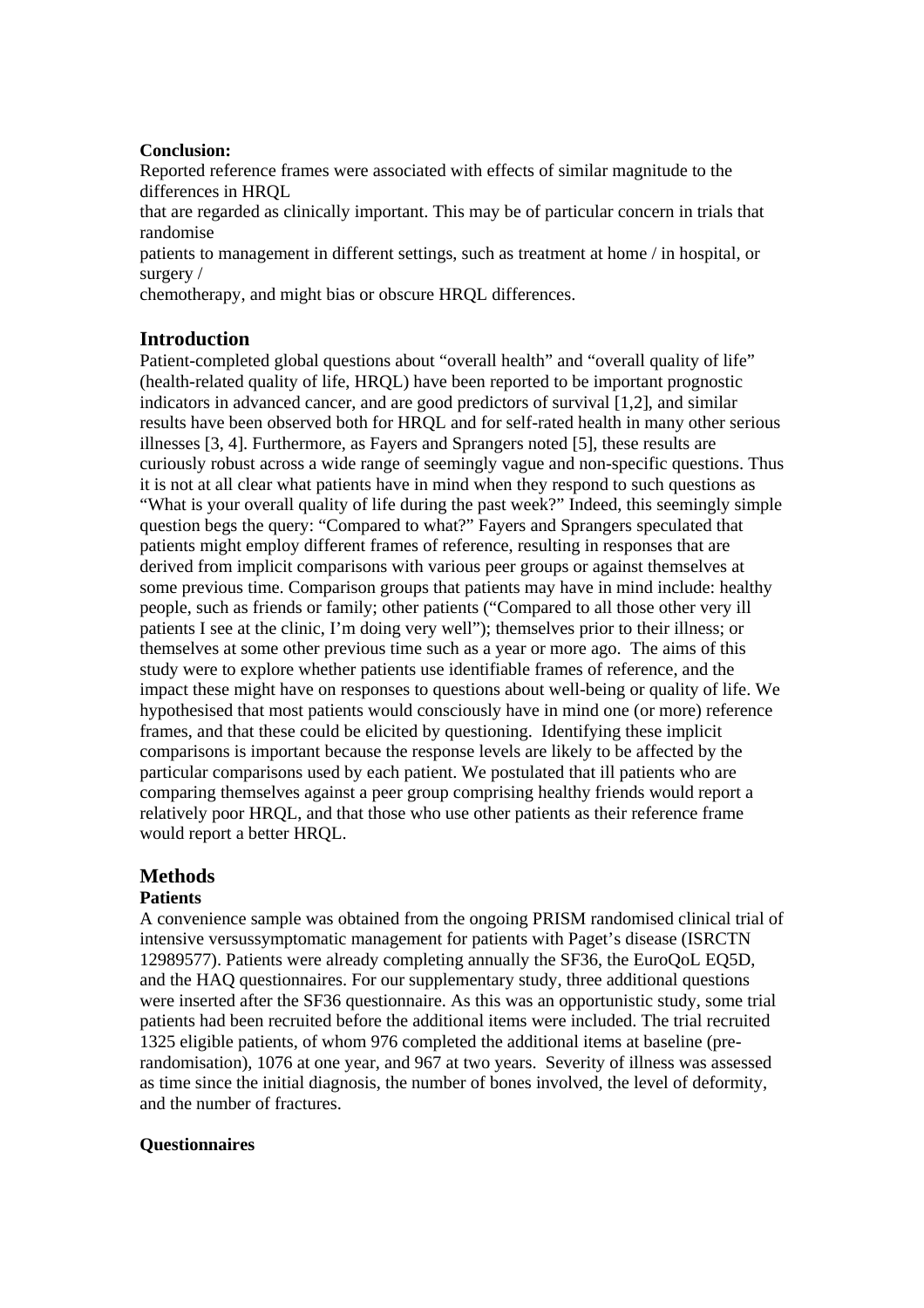The SF36 asks about "health in general" and offers response options from  $1 =$  excellent to 5 = poor. We appended at the end of the SF36 an equivalent item, with the same response options: "How would you rate your overall quality of life during the past week?" Patients were then given an open-response question: "We realise that different people have different things in mind when they answer questions about their 'quality of life'. What things were you thinking about when you assessed your quality of life?" Finally they were asked: "When you rated your overall quality of life, were you mainly comparing yourself against one or more of the following?" with options that included: "before you became ill", "how you felt a year ago", "other people with Paget's disease", " healthy people that you know (such as family or friends)" and "something else (please specify)". Patients could tick one or more response option s. The use of these additional questions was approved by the multicentre and local research ethics committees.

#### **Statistical analysis**

Patients were assigned to groups according to their self-reported reference frame. Oneway analysis of variance (ANOVA) was used to test for differences between the groups. Effects were compared visually and plotted with 95% confidence intervals. The study sample size had been determined for the main clinical trials outcomes, and was easily large enough for this exploratory quality of life substudy. *p*-values are uncorrected for multiplicity of testing, and therefore interpreted conservatively. Regression modelling was used to explore potential explanatory factors (age, gender, age at diagnosis, and disease severity as measured by bone deformity and bone pain, and HAQ scores). Patterns of change over time were explored by considering the transition matrices: for example, 26 patients reported using healthy peers at baseline and self before ill at one year, with mean change in HRQL of 0.27, while 22 changed in the corresponding reverse direction with a mean change also of 0.27. Generalized estimating equations 5 (GEE), which can allow for correlations between successive ratings, were also used to explore patterns of change over the three time points.

### **Results**

The mean age of the patients was 74 (range 37 to 94) and 53% were male. Approximately 14% were recruited within the first year after diagnosis, and 50% were within five years of diagnosis. Table 1 shows the distribution of the responses to the reference frame question, and the corresponding mean quality of life scores. At all time points, about 20% of patients said they had in mind how they were before they became ill, nearly a third were considering themselves a year or more previously, and about 20% were comparing themselves with healthy peers. There was also a gradual increase over time in the number of patients saying they were thinking of multiple references, reaching 19% by two years. Mean quality of life scores are also shown in Table 1. There were highly significant differences at all time points (ANOVA,  $p<0.0001$ ). At each occasion the ranking of the main three groups was the same, and the differences between "before ill" and "healthy peers" were statistically highly significant (all with *p*<0.0001, pairwise *t*-tests). Figure 1 shows the means at one year, with 95% confidence intervals. The relationship between time since diagnosis and the reference frame was also explored graphically and by analysis of variance (ANOVA). There was no visible association between diagnosis time and frame of reference at either baseline or later (*p*=0.2, 0.7, 0.05 respectively). Similarly, there was no suggestion of a relationship between reference frame and the severity of illness as measured by the number of bones involved, deformity or the number of fractures. Since the scale ranges from 1=excellent to 5=poor, the full range is 4.0. The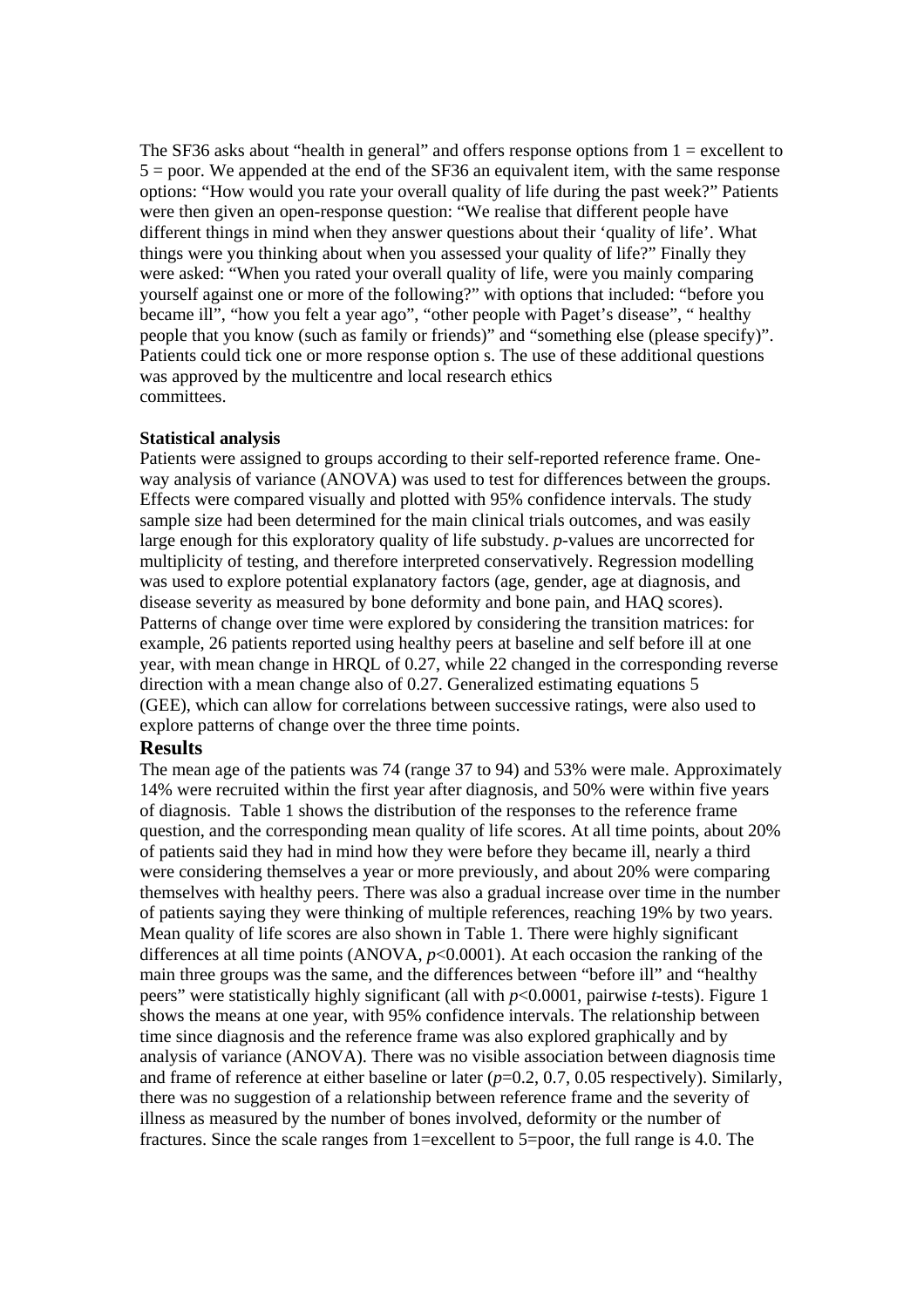observed 0.75 difference between the "before ill" and "healthy peers" groups ratings at baseline corresponds to a 19% overall change in values. Differences at later times were similar (18%, 21%). The standard deviation was 1.02, giving a standardised mean effect size of 0.74 standard deviations. The self-rated health item of the SF36 showed closely similar but slightly smaller patterns (data not presented), with mean differences of 16%, 14% and 17% at the three time points. 6

Although the exact date of diagnosis was not recorded, the age in years at diagnosis was known, and from this it was estimated that 119 patients had been diagnosed in the last year. These recent-diagnosis patients had less severe disease, and reported better quality of life. In this subset of patients it might be anticipated that there would be little distinction between "before ill" and "one year ago". There were 42 patients who reported using themselves a year ago as the reference, while for 22 it was themselves before becoming ill. In these two groups the mean quality of life scores were equal (2.91, 2.90), offering a degree of validation reassurance. Potential predictive factors, as described under methods, were explored using regression modelling and analyses of covariance, but no factors were identified as explaining either the choice of reference frame or the differences in mean HRQL scores shown in Table 1. These negative analyses are not presented here. Of the 804 patients who completed both baseline and one-year questionnaires, only 265 (33%) reported using the same reference frame on both occasions. The changes appeared to be random – for example, equal numbers of patients went from "before ill" to "healthy peers" as in the opposite direction, and similarly for other transitions roughly equal numbers went in each direction between each pair of time points. This is also reflected in the constancy of the marginal percentages at each occasion, as shown in Table 1. Regression modelling and generalized estimating equations were applied to the mean HRQL scores and also to the change-scores, but no consistent patterns of change were detected. Although the overall sample size is large, there are 7 states (reference frames) in Table 1 and thus 49 possible transition states – with relatively few patients in many of the cells.

## **Discussion**

The hypotheses that motivated this study were substantiated by the observed results. At baseline, almost a quarter of the patients reported comparing themselves against before they were ill, in contrast to another quarter comparing themselves to healthy peers, and nearly a third said themselves a year ago; similar proportions were observed at all time points. As might be anticipated, these groups of patients returned markedly different responses for their quality of life scores and for their self-rated general health, corresponding to a large effect size of 0.74 standard deviations, or 19% on a 100-point scale. Many HRQL instruments standardise their scales to range from 0 to 100, and a difference or a change of 10 units (10%) is commonly regarded as being a large and clinically significant effect. On that basis, the differences that we observed were extremely large, and are far greater than the impacts on HRQL that are commonly observed in clinical trials. The differences observed for the self-rated health item of the SF36 showed closely similar but slightly smaller patterns; this may be a reflection of having asked patients about their reference frames for rating their overall quality of life, or it may reflect the more personal interpretation of HRQL as opposed to self-rated health. Although few patients reported using the reference frame of other patients with Paget's disease (24 at baseline, 41 at 1 year), the HRQL values of those that did were consistent with our predictions in showing the most favourable mean scores.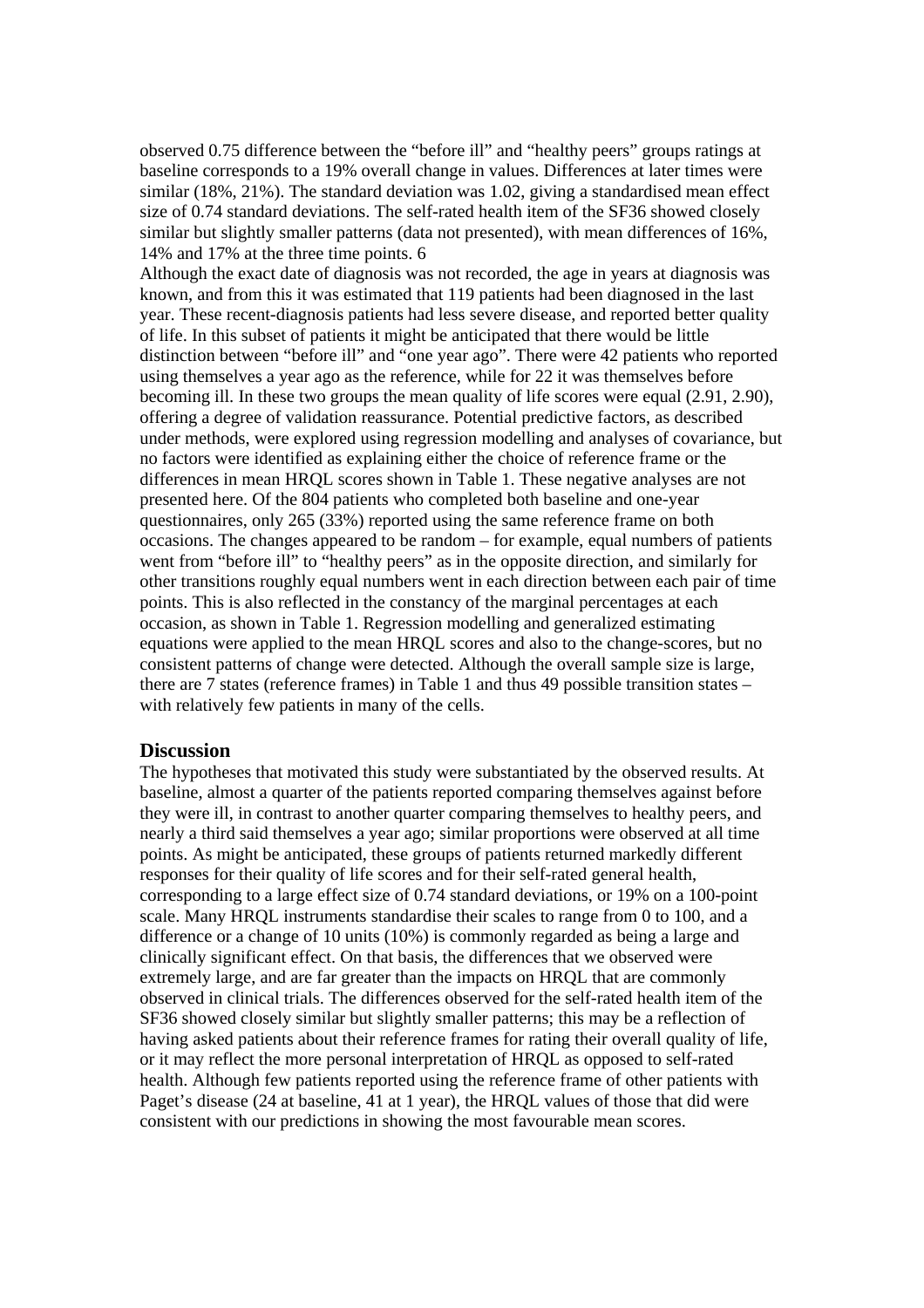The results accorded with our prior hypotheses that HRQL response patterns would be strongly affected by choice of comparator group. We contend that this implies responses do not consistently reflect the underlying HRQL, but vary according to whatever is in mind at the time of answering the questionnaire. However, a plausible alternative suggestion might be that the adaptation process leads patients to identify with a more realistic reference, namely other ill patients. We observed no evidence of consistent patterns of adaptation over time. To the contrary, only a third of the patients cited the same reference frames at successive assessments and only 13% reported the same reference on all three occasions. These changes appeared to be random. However, we have launched a qualitative study to interview patients about their thoughts, using cognitive interviewing techniques [6]. This study will also be used to test our assumption that reference frames can be elicited by questioning.

The thought processes involved in responding to HRQL questionnaires are complex and the information utilised by the participant may be objective (such as presence/absence of a confirmed medical condition) and subjective [3]. Subjective information is derived from the respondent's internal knowledge and past experience, thus producing a highly personal reference frame when rating quality of life scores. Respondents' ratings may be dependent on life experiences and contact with other people [7].

There has been limited research into the cognitive strategies adopted when patients with illness are asked to rate their (health related) quality of life. A number of small-sized qualitative studies have shown that different patients employ different reference frames, and authors have speculated about the consequences. We are not aware of other publications that have quantified the consequent effects. For example, Duggan and Dijkers [8] in a qualitative study of 40 patients with spinal cord injury noted that some with medium to low HRQL refused to compare themselves with others. One suggestion was that patients can enhance their own well-being by comparing themselves to less fortunate others. This "downward comparison" principle has long been recognised in psychology (e.g. Wills [9]; Van der Zee *et al*. [10]), but has not been evaluated and quantified for clinical HRQL scales. An editorial by Buunk *et al*. [11] provides a useful review of social comparison processes, including the effect of perceived norms, upward and downward comparison processes, and the role of cognitive biases such as unrealistic optimism. The disability paradox, in which patients typically report greater happiness and HRQL than do healthy people under similar circumstances, has been widely recognised and it has been suggested that this may be attributable to a combination of downward comparisons and response biases [12].

Social scientists working in survey research have studied the implicit use of reference frames when assessing health status. However, in a population survey context, the concern has been to remove inherent ambiguities by directing respondents to use agestandardised comparisons. Investigators have used questions such as "Compared to others of your age, how would you rate your health status?", commonly specifying relative response options (better/worse) and not absolute values (such as very bad to very good) [3,13–18]. Better average health status is reported by the elderly when an age-comparison is explicitly invoked, and studies [16,17] have also found that age-related comparisons are better predictors of survival outcome. Ubel *et al*. [18] explored whether people of different ages interpret "perfect health" in different ways, and concluded that some people recalibrate their responses according to their age. These general population studies confined their investigations to age-related comparisons of health status. HRQL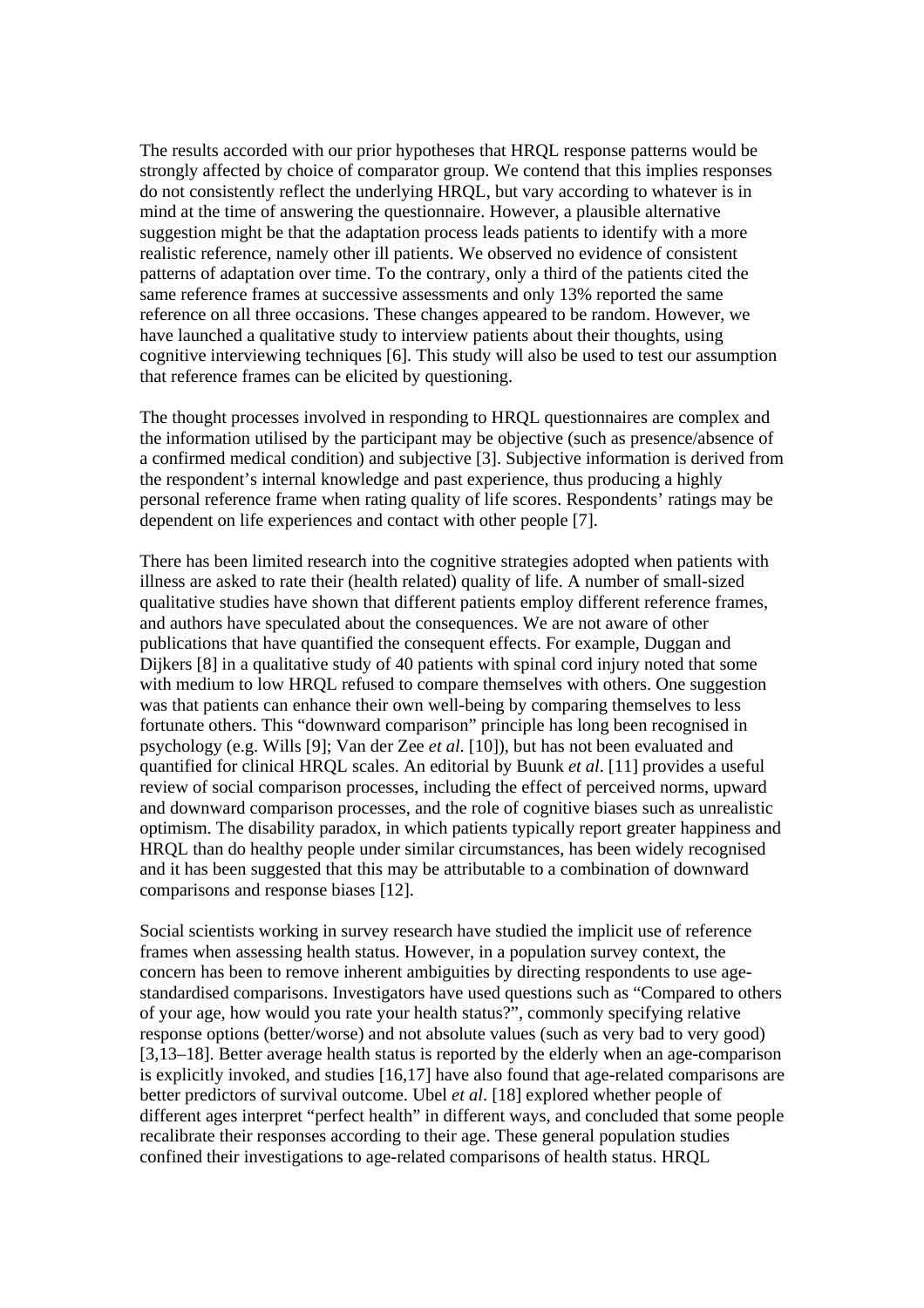assessment in ill patients has not been investigated to the same extent as in population surveys, although we contend that the comparison issues may be even more serious if, as we observed, some patients enlist a reference group of healthy peers while others use sick patients.

Our study was not without limitations. Patients with Paget's disease are very different from those with cancer or other more common chronic diseases. The mean age was 74, and 19% were over 80. Some who ticked the box "healthy people that you know, such as friends or family" qualified their answer with a note that, given their age, they didn't have any healthy friends and that their immediate family were ill or dead. Another unanticipated problem was patients commented that they did not know and had never seen anyone else with Paget's. In oncology, for example, we would expect that the majority would meet or already know others with cancer, and that therefore a number of patients could be making comparison against others with cancer. We are, therefore, repeating this study in a bladder cancer clinical trial and in a study of breast cancer. It is hoped that these studies, together with the cognitive interviewing study mentioned above, will confirm and substantiate the results observed in these arguably atypical group of patients.

Our results imply that global questions about health and HRQL should be framed more carefully, specifying an intended reference so as to reduce the potential ambiguities. Although the age-standardised comparisons have been used in surveys, we suggest that for patients it is more important to identify comparator groups including oneself at a previous time-point, healthy (similar age) peers, and patient peer-groups.

In many randomised trials it may be expected that the reference frame utilisation will be randomly balanced across the treatment arms. Then the main consequence will be loss of efficiency because extra variability has been introduced by the ambiguity of reference frame. However, in some trials the interventions being evaluated may result in patients attending different clinics, and the varying experiences of patients may introduce serious biases. Thus in cancer trials comparing surgery against chemotherapy the patients will be exposed to very different clinical environments and may have differing experiences.

Similarly, in studies of social interventions, comparisons could be between patients treated at their own home as opposed hospital inpatients. Exposure to different peergroups might potentially lead to serious bias. A recent Norwegian study explored the HRQL of palliative care patients who were randomised to comprehensive care at home as opposed to conventional palliative care in hospital [19]. Contrary to the investigators' prior hypothesis, no difference in HRQL was observed. In light of the present findings, perhaps the hospital-based patients were more likely to report relatively high HRQL because they were exposed to other dying patients, while those at home would have been surrounded by healthy people and might report their HRQL correspondingly lower. Thus bias cannot be ruled out, and it is possible that HRQL differences were obscured. It would have been valuable to know the reference frames used by the patients in this clinical trial.

A philosophical point about which we can only speculate is whether it is the patients' perceived HRQL that changes according to reference frame, as opposed to merely their reported HRQL. Can perceived HRQL be "improved" by encouraging a patient to make downward comparisons? This is not so dissimilar from helping patients to cope and adapt to their illness. Thus we postulate that one possible implication of the large effects that we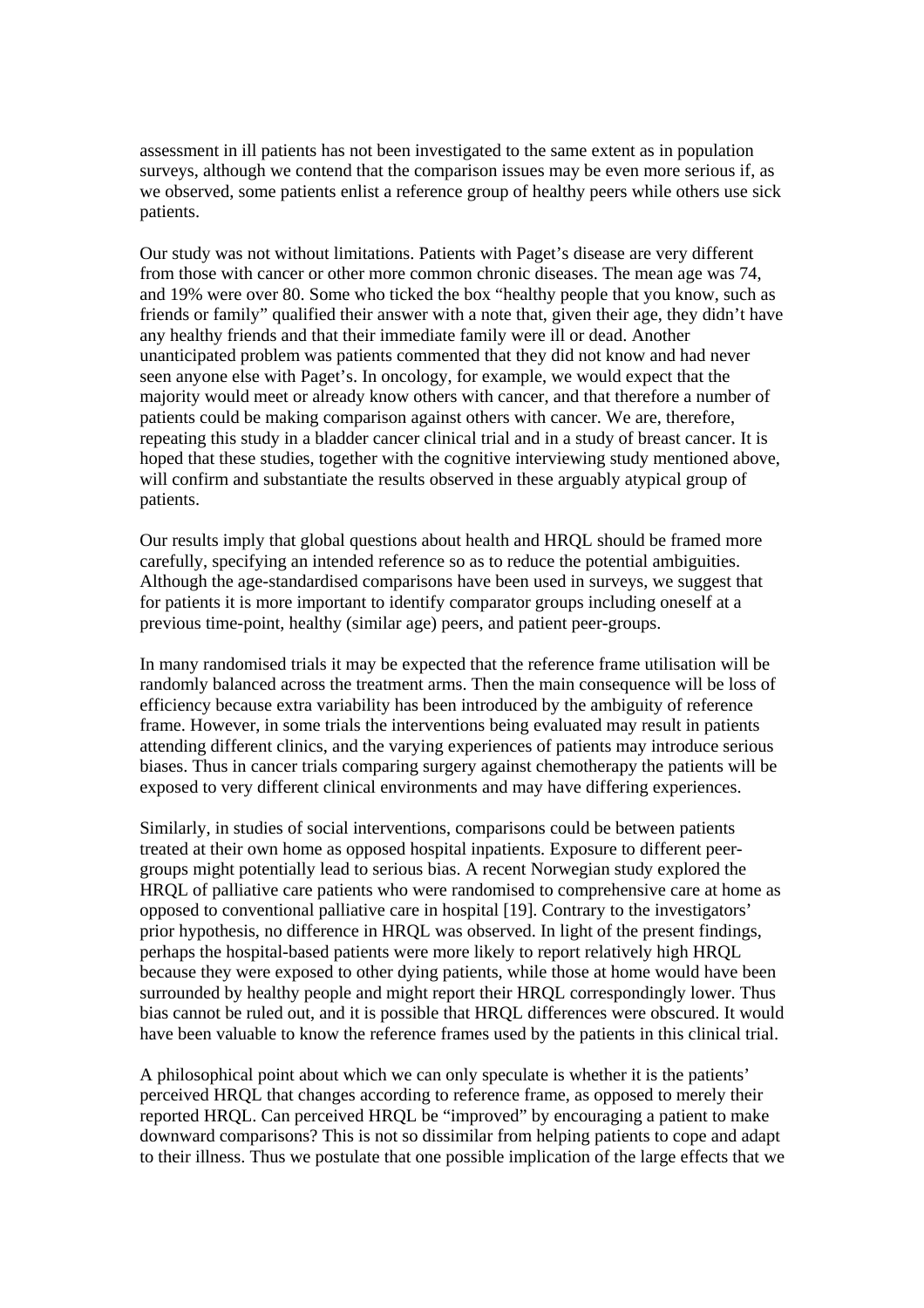observed is that interventions might be directed towards influencing the choice of comparator group. Although the commonly heard admonishment to "stop feeling sorry for yourself, there are lots of people worse off than you are" is generally unhelpful, it is possible that psychotherapy could substantially alter the perception of HRQL and thereby improve a patient's satisfaction and actual quality of life. We propose that clinical trials are needed to test such hypotheses.

Despite the inherent ambiguities and uncertainties of "overall quality of life" and "general health", these and similar questions provide valuable indicators of survival and of treatment outcome. As a consequence of the striking results of this present study, we are now investigating other patient groups to confirm the generality of the conclusions. Further studies are planned to explore whether predictions of outcome are significantly improved by allowance for frame of reference, and to investigate the importance of routinely identifying the implicit reference group when assessing HRQL outcomes in clinical trials.

### **Contributors**

P Fayers participated in the design of the supplementary questions, the analysis and interpretation of the results, and drafting the manuscript. A Langston participated in the design of the supplementary questions, the data monitoring, the interpretation of the results, and the drafting of the manuscript. C Robertson participated in the data monitoring, the interpretation of the results, and the drafting of the manuscript.

All authors saw and approved this submission.

### **Conflict of interest statement**

We declare that we have no conflict of interest.

### **Acknowledgements**

We wish to acknowledge the Arthritis Research Campaign, the National Association for the Relief of Paget's Disease, and The Alliance for Better Bone Health (Proctor & Gamble Pharmaceuticals and Sanofi Aventis) for grant support of the PRISM trial. The Health Services Research Unit is funded by the Chief Scientist Office of the Scottish Executive Department of Health. The views expressed are those of the authors and not necessarily those of the funding body. We also wish to acknowledge the support of the PRISM Trial Group.

### **References**

[1] Coates A, Porzsolt F, Osoba D. Quality of life in oncology practice: prognostic value of EORTC QLQC30

scores in patients with advanced malignancy. Eur J Cancer 1997; 33: 1025–30. [2] Osoba D. What has been learned from measuring health-related quality of life in clinical oncology?

Eur J Cancer 1999; 35: 1565–70.

[3] Idler EL, Benyamini Y. Self-rated health and mortality: a review of twenty-seven community studies.

J Health Soc Behav 1997; 38: 21-37.

[4] Bjorner JB, Kristensen TS, Orth-Gomer K, Tibblin G, Sullivan M, Westerholm P. Self-rated health: a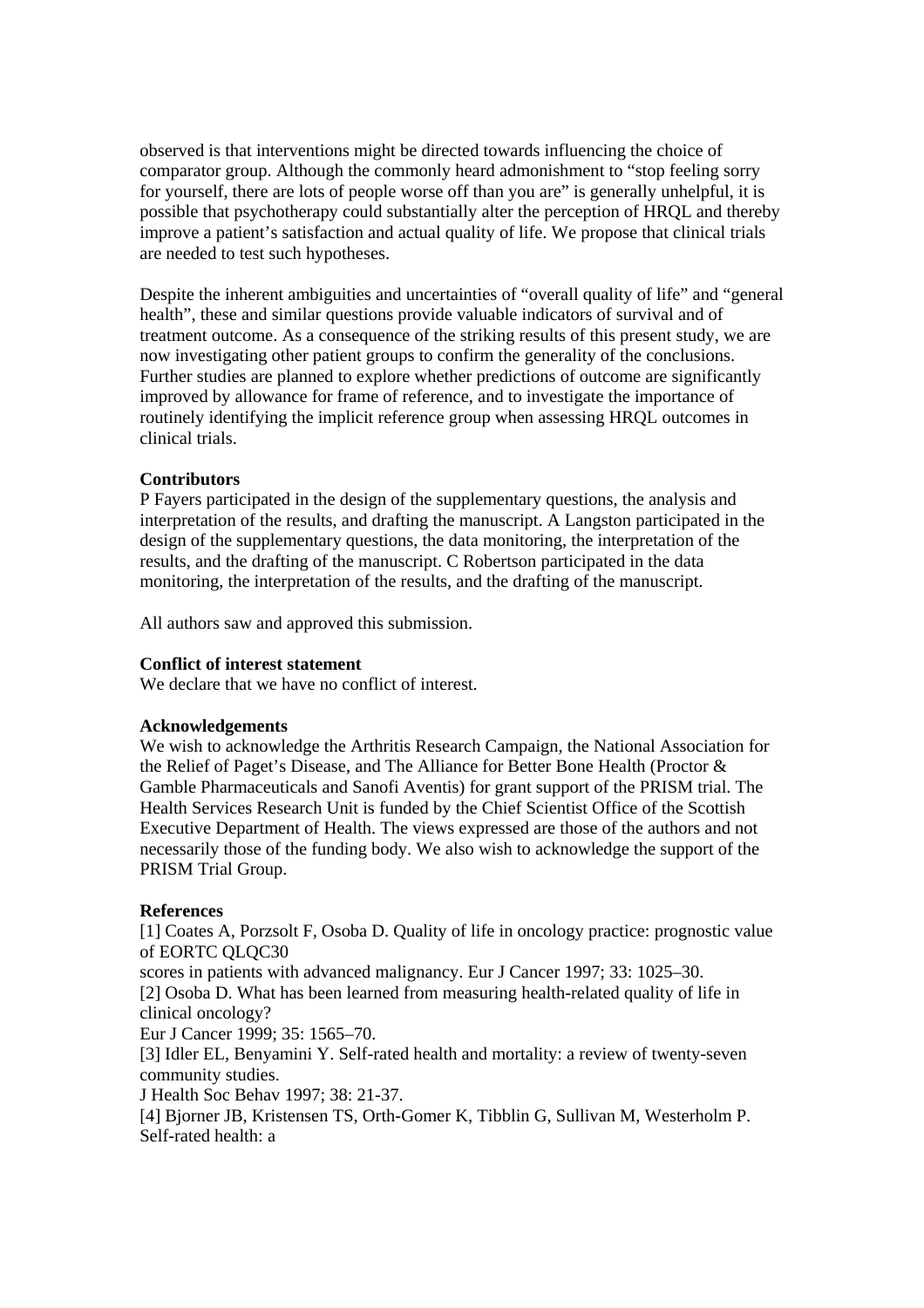useful concept in research, prevention and clinical medicine. Stockholm:

Forskningsrådsnämnden

Report 96.9, 1996.

[5] Fayers PM, Sprangers MAG. Understanding self-rated health. Lancet 2002; 359: 187- 8.

[6] Willis GB. Cognitive Interviewing. A Tool for Improving Questionnaire Design. Thousand Oaks: Sage

Publications; 2005.

[7] Groves R, Fultz N, Martin E. Direct questioning about comprehension in a survey setting. In: Tanur

J. Questions about Questions. New York: Russell Sage Foundation, 1992.

[8] Duggan CH, Dijkers M. Quality of life after spinal cord injury: A Qualitative Study. Rehab Psychol

2001; 46: 3-27.

[9] Wills TA. Downward comparison principles in social psychology. Psychol Bull 1981; 90, 245-271.

[10] Van der Zee KI, Buunk BP, de Ruiter JH, Tempelaar R. Social comparison and the subjective wellbeing

of cancer patients. Basic and Applied Social Psychology 1996; 18: 453-468.

[11] Buunk BP, Gibbons FX, Visser A. The relevance of social coomparison processes for prevention and

health care. Patient Education and Counseling 2002; 47: 1-3.

[12] Ubel PA, Loewenstein G, Schwarz N, Smith D. Misimagining the unimaginable: the disability

paradox and health care decision making. Health Psychology 2005; 24: S57-S62.

[13] Eriksson I, Unden AL, Elofsson S. Self-rated health. Comparisons between three different measures.

Results from a population study. Int J Epidemiol 2001; 30: 326-333.

[14] Baron-Epel O, Kaplan G. General subjective health status or age-related subjective health status:

does it make a difference? Soc Sci Med 2001; 53: 1373-1381.

[15] Vuorisalmi M, Lintonen T, Jylhä M. Global self-rated health data from a longitudinal study predicted

mortality better than comparative self-rated health in old age. J Clin Epidemiol 2005; 58: 680-687.

12

[16] Heidrich J, Liese AD, Löwel H, Keil U. Self-rated health and its relation to all-cause and

cardiovascular mortality in Southern Germany. Results from the MONICA Augsburg cohort study,

1984 – 1995. Ann Epidemiol 2002; 12: 338-345.

[17] Manderbacka K, Kåreholt I, Martikainen P, Lundberg O. The effect of point of reference on the

association between self-ratings health and mortality. Soc Sci Med 2003; 56: 1447-1452. [18] Ubel PA, Jankovic A, Smith D, Langa KM, Fagerlin A. What is perfect health to an 85-year-old?

Evidence for scale recalibration in subjective health ratings. Medical Care 2005; 43: 1054-1057.

[19] Jordhøy MS, Fayers PM, Loge JH, Ahlner-Elmqvist M, Kaasa S. Quality of life in palliative cancer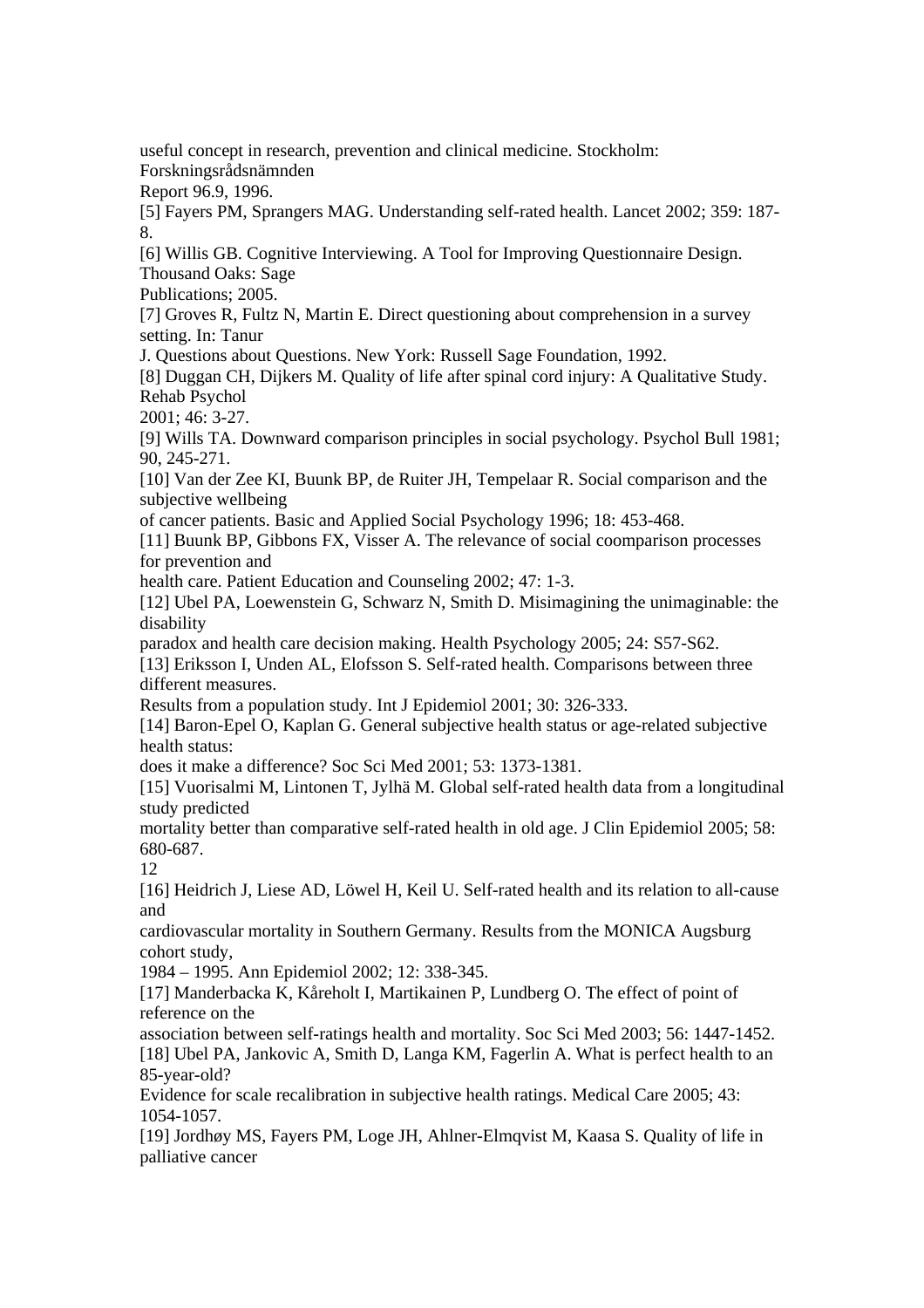care. Results from a cluster randomized trial. J Clin Oncol 2001; 19: 3884-3894. 13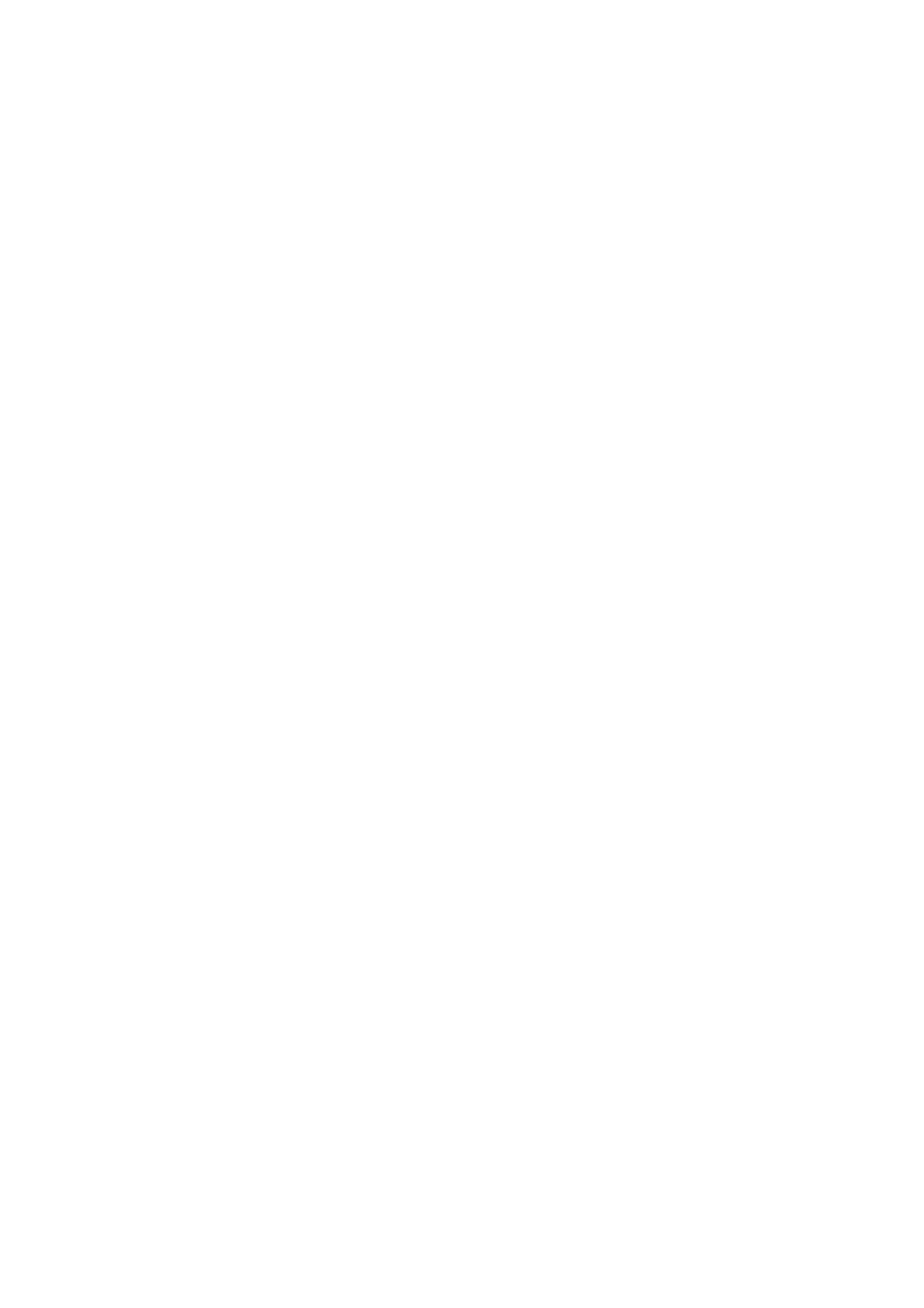|                              | Baseline |     |                 |      |          | One year |          |          |          | Two years |      |                    |  |
|------------------------------|----------|-----|-----------------|------|----------|----------|----------|----------|----------|-----------|------|--------------------|--|
| Reference frame              | Patients |     | Quality of life |      | Patients | Quality  |          | of life  | Patients |           |      | Quality<br>of life |  |
|                              | N        | %   | Mean            | SD   | Ν        |          | % Mean   | SD       | Ν        | %         | Mean | SD                 |  |
| Self, before ill             | 225      | 23  | 3.52            | 0.99 | 203      | 19       | 3.59     | 0.88     | 174      | 18        | 3.66 | 0.95               |  |
| Self, one year ago           | 306      | 31  | 3.12            | 0.97 | 345      | 32       | 3.23     | 0.92     | 288      | 30        | 3.26 | 0.95               |  |
| Healthy peers                | 239      | 24  | 2.77            | 1.09 | 200      | 19       | 2.87     | 1.07     | 189      | 19        | 2.83 | 1.00               |  |
| Other Paget's patients       | 24       | 2   | 2.67            | 0.70 | 41       | 4        | 2.66     | 0.91     | 37       | 4         | 2.81 | 0.88               |  |
| Something else               | 77       | 8   | 2.92            | 1.14 | 71       | 7        | 3.00     | 1.08     | 70       | 7         | 3.00 | 0.98               |  |
| Multiple reference<br>frames | 84       | 9   | 3.45            | 0.95 | 187      | 17       | 3.52     | 1.00     | 185      | 19        | 3.45 | 1.00               |  |
| No response                  | 21       | 2   | 3.29            | 1.06 | 29       | 3        | 3.24     | 1.02     | 24       | 3         | 3.17 | 0.92               |  |
| Total                        | 976      | 100 | 3.13            | 1.05 | 1076     | 100      | 3.24     | 1.01     | 967      | 100       | 3.25 | 1.01               |  |
| ANOVA p-values               | < 0.0001 |     |                 |      |          |          | < 0.0001 | < 0.0001 |          |           |      |                    |  |

Table 1. Mean quality of life during the past week, by reference frame.